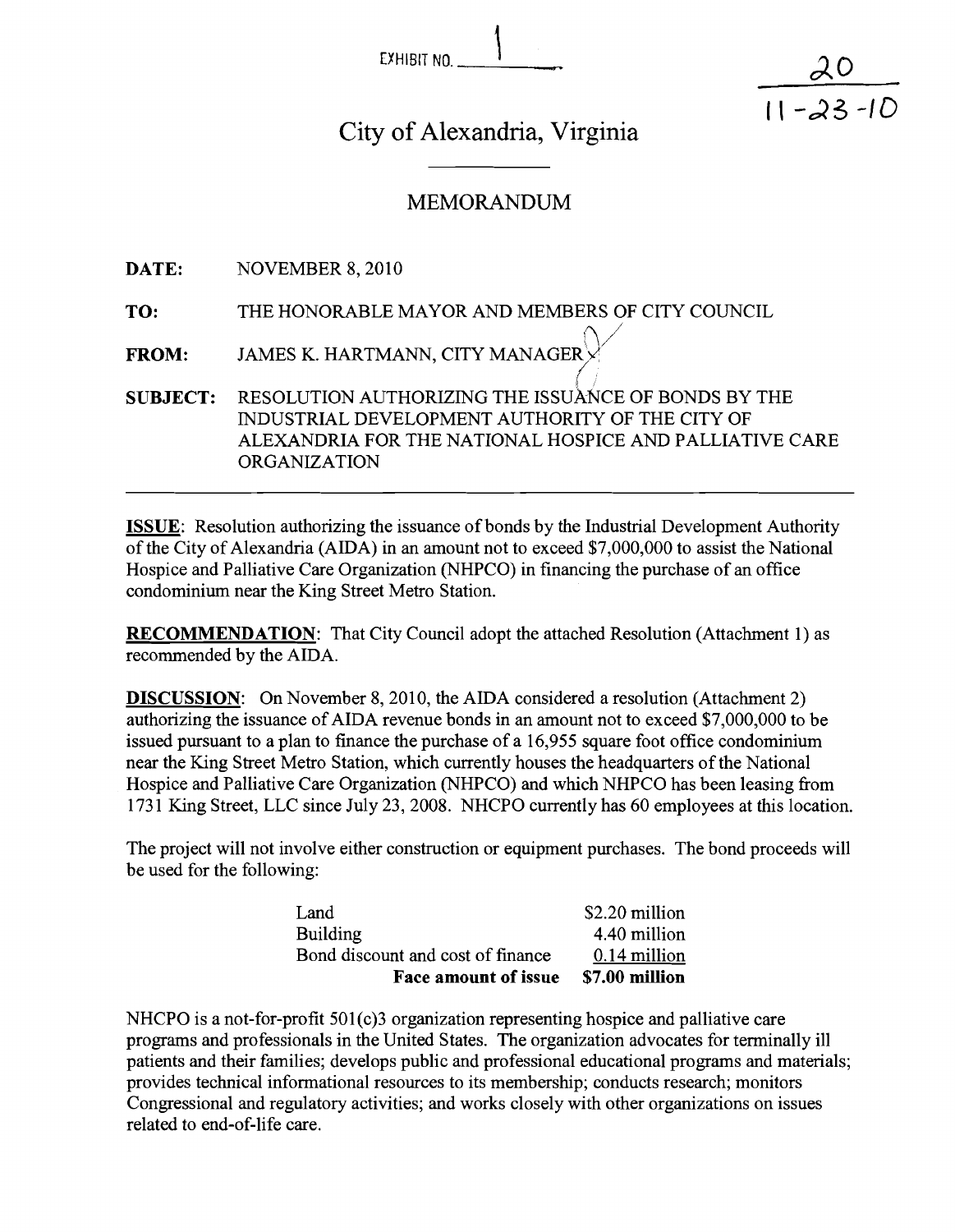**FISCAL IMPACT:** The AIDA has the authority under State law to issue tax-exempt Industrial Revenue Bonds for certain nonprofit organizations and has done so frequently in the past. An administrative fee is charged to applicants for the bond financing. The fee is used to partially fund the operating costs of the Alexandria Economic Development Partnership (AEDP). The AIDA will receive a fee of up to \$52,500 to issue the bonds.

Since these are conduit revenue bonds, the City is not obligated to repay the bonds or the interest on the bonds. The bonds do not contain any pledge of the City's faith and credit. The obligation rests solely with NHCPO. Under federal and State law, eligible nonprofits such as this organization can avail themselves of tax-exempt financing for financing real property acquisition, if such non-profits finance their projects through public authorities such as the AIDA.

## **ATTACHMENT:**

Attachment 1 - Proposed Council Resolution

Attachment 2 – Notice and Certification of Public Hearing

Attachment 3 - Fiscal Impact Statement

Attachment 4 - November 8,2010, Resolution of the Industrial Development Authority of the City of Alexandria

## **STAFF:**

Bruce Johnson, Chief Financial Officer Laura B. Triggs, Director of Finance Val P. Hawkins, President and CEO, AEDP, Inc.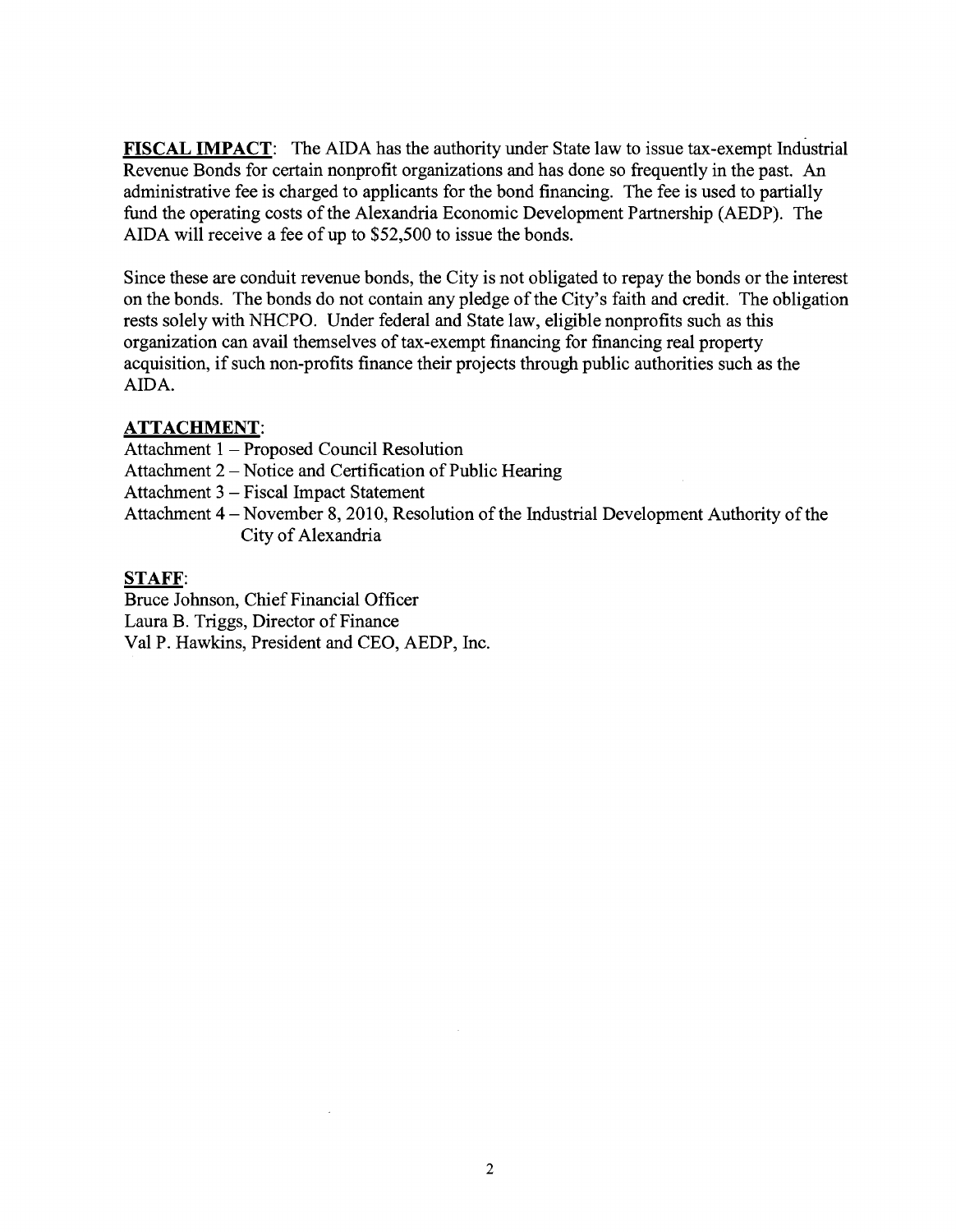## RESOLUTION OF THE CITY COUNCIL OF THE CITY OF ALEXANDRIA, VIRGINIA WITH RESPECT TO INDUSTRIAL DEVELOPMENT AUTHORITY FINANCING FOR NATIONAL HOSPICE AND PALLIATIVE CARE ORGANIZATION, INCORPORATED

WHEREAS, the Industrial Development Authority of the City of Alexandria (the "Authority") has considered the application of National Hospice and Palliative Care Organization, Incorporated (the "Borrower"), a corporation which is described in Section 501 (c)(3) of the Internal Revenue Code of 1986, as amended ("Code"), requesting the issuance of the Authority's revenue bonds in an amount not to exceed \$7,000,000 (the "Bonds") at one time or from time to time in one or more series pursuant to a plan of finance to assist the Borrower in financing or refinancing certain of the costs of the acquisition, development and equipping of its headquarters office building located at 1731 King Street, Suite 100, in the City of Alexandria, Virginia, which is a three-story, 17,359 square foot building, along with costs of issuance and other eligible expenditures (collectively, the "Project") and has held a public hearing in connection therewith on November 8, 2010;

WHEREAS, Section 147(f) of the Code provides that the governmental unit having jurisdiction over the issuer of private activity bonds and over the area in which any facility financed with the proceeds of private activity bonds is located must approve the issuance of the bonds;

WHEREAS, the Authority issues its bonds on behalf of the City of Alexandria, Virginia (the "City"); the facilities of the Borrower described above are located in the City and the City Council of the City (the "Council") constitutes the highest elected governmental unit of the City;

WHEREAS, the Authority has recommended that the Council approve the issuance of the Bonds; and

WHEREAS, a copy of the Authority's resolution approving the issuance of the Bonds, subject to the terms to be agreed upon, a certificate of the public hearing and a Fiscal Impact Statement have been filed with the Council.

### NOW, THEREFORE, BE IT RESOLVED BY THE CITY COUNCIL OF ALEXANDRIA, VIRGINIA:

1. The Council approves the issuance of the Bonds by the Authority for the benefit of the Borrower, as required by Section 147(f) of the Code and Section 15.2-4906 of the Code of Virginia of 1950, as amended (the "Virginia Code"), to permit the Authority to assist in the financing of the Project.

2. The approval of the issuance of the Bonds does not constitute an endorsement to a prospective purchaser of the Bonds of the creditworthiness of the Bonds or the Borrower.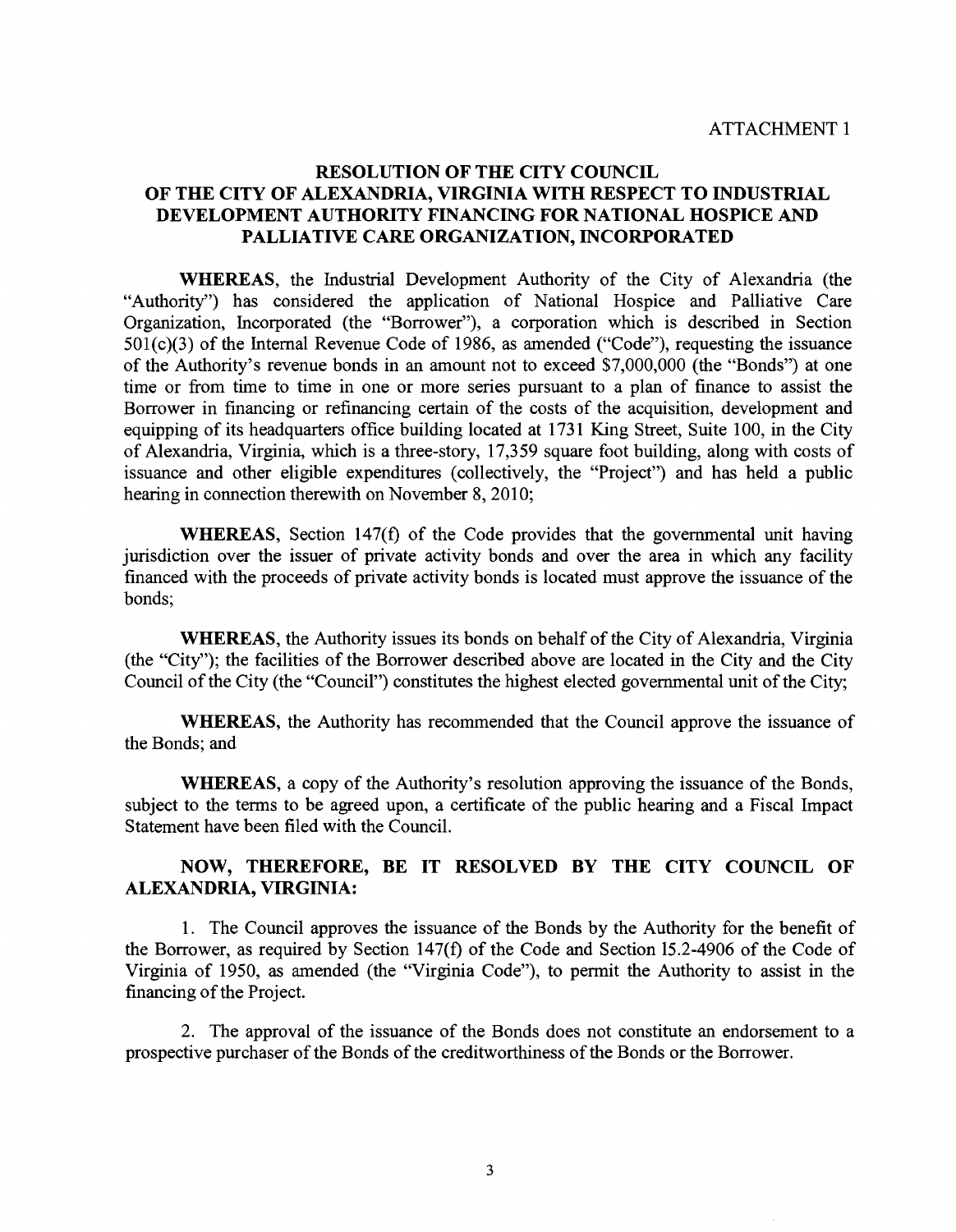### ATTACHMENT 1

**3.** The issuance of revenue bonds as requested by the Borrower will not constitute a debt or pledge of the faith and credit of the Commonwealth of Virginia or the City of Alexandria,

Virginia, and neither the faith and credit nor the taxing power of the Commonwealth of Virginia or any political subdivision thereof will be pledged to the payment of such bonds. Neither the City of Alexandria, Virginia nor the Authority shall be obligated to pay the Bonds or the interest thereon or other costs incident thereto except from the revenues and money pledged therefor.

4. This resolution shall take effect immediately upon its adoption.

Adopted \_\_\_\_\_\_\_\_\_\_\_\_\_\_\_, 2010.

Mayor City of Alexandria, Virginia

ATTEST:

City Clerk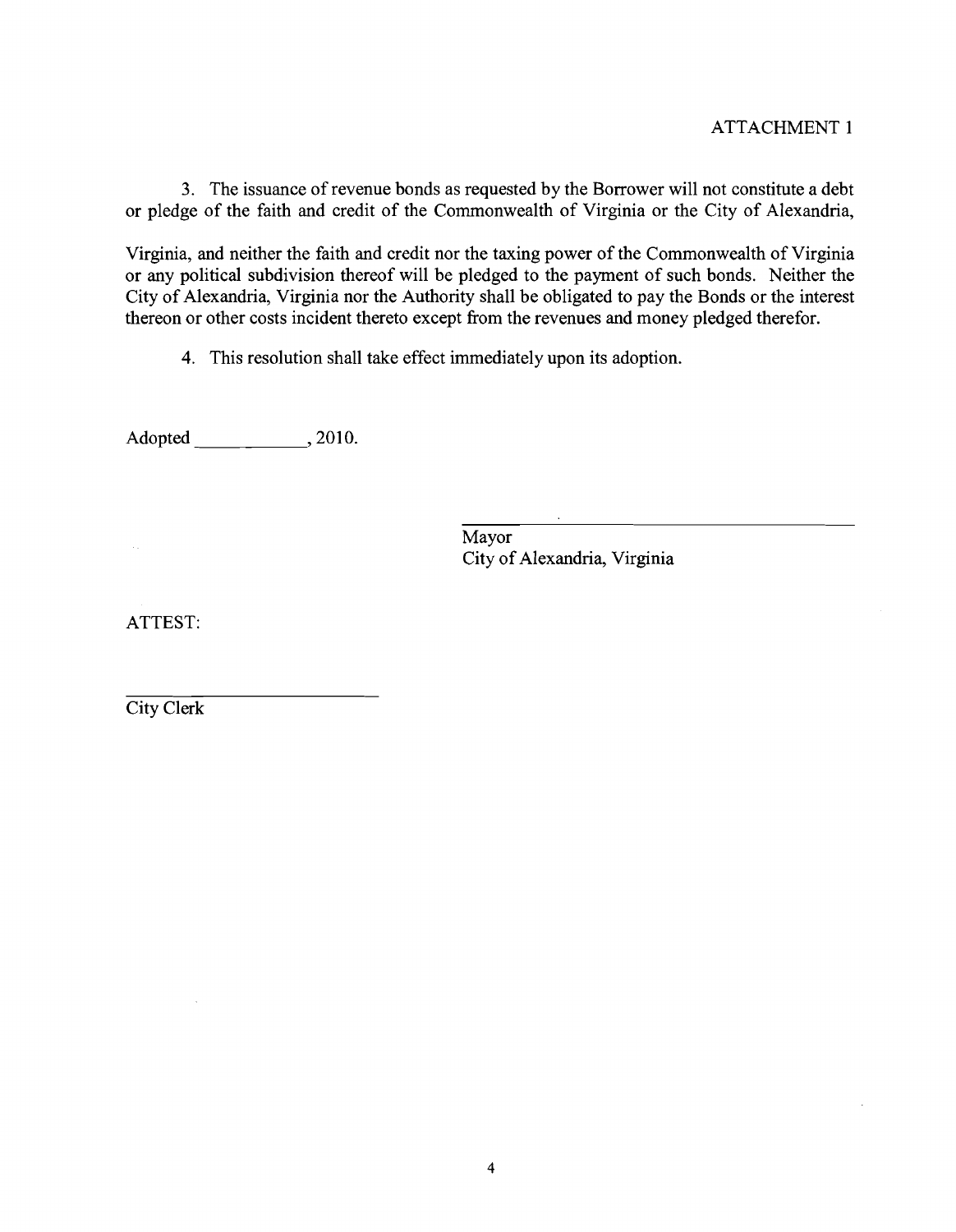November 8, 2010

City Council of the City of Alexandria, Virginia P.O. Box 178 301 King Street Alexandria, Virginia 223 14

### **Industrial Development Authority of the City of Alexandria Proposed Financing for National Hospice and Palliative Care Organization, Incorporated**

National Hospice and Palliative Care Organization, Incorporated (the "Borrower"), a corporation described in Section 501(c)(3) of the Internal Revenue Code of 1986, as amended (the "Code"), has requested that the Industrial Development Authority of the City of Alexandria (the "Authority") recommend approval to the City Council of the City of Alexandria, Virginia (the "City Council") of the issuance of the Authority's revenue bonds (the "Bonds") in an amount not to exceed \$7,000,000 at one time or from time to time in one or more series pursuant to a plan of finance to assist the Borrower in financing or refinancing certain of the costs of the acquisition, development and equipping of its headquarters Office building located at 1731 King Street, Suite 100, in the City of Alexandria, Virginia, which is a three-story, 17,359 square foot building, along with costs of issuance and other eligible expenditures (collectively, the "Project"). Namonal Hospites and Palinter Care Organization, incorporated (the "Horstower"), and (the increase"), are compared to the City of Alexandria (the "Authority") recommend approval to the City Council of the City of Alexandr

As set forth in the resolution of the Authority attached hereto, the Authority has agreed to issue its Bonds as requested. The Authority has conducted a public hearing on the proposed financing of the Project and has recommended that you approve the issuance of the Bonds as required by Section 147(f) of the Code and Section 15.2-4906 of the Code of Virginia of 1950, as amended (the "Virginia Code").

Also attached hereto is: (1) a certificate evidencing the conduct of the public hearing and the action taken by the Authority; (2) the Fiscal Impact Statement required pursuant to Virginia Code Section 15.2-4907; and (3) the form of resolution suggested by counsel to evidence to evidence your approval.

 $\varsigma$ 

City of Alexandria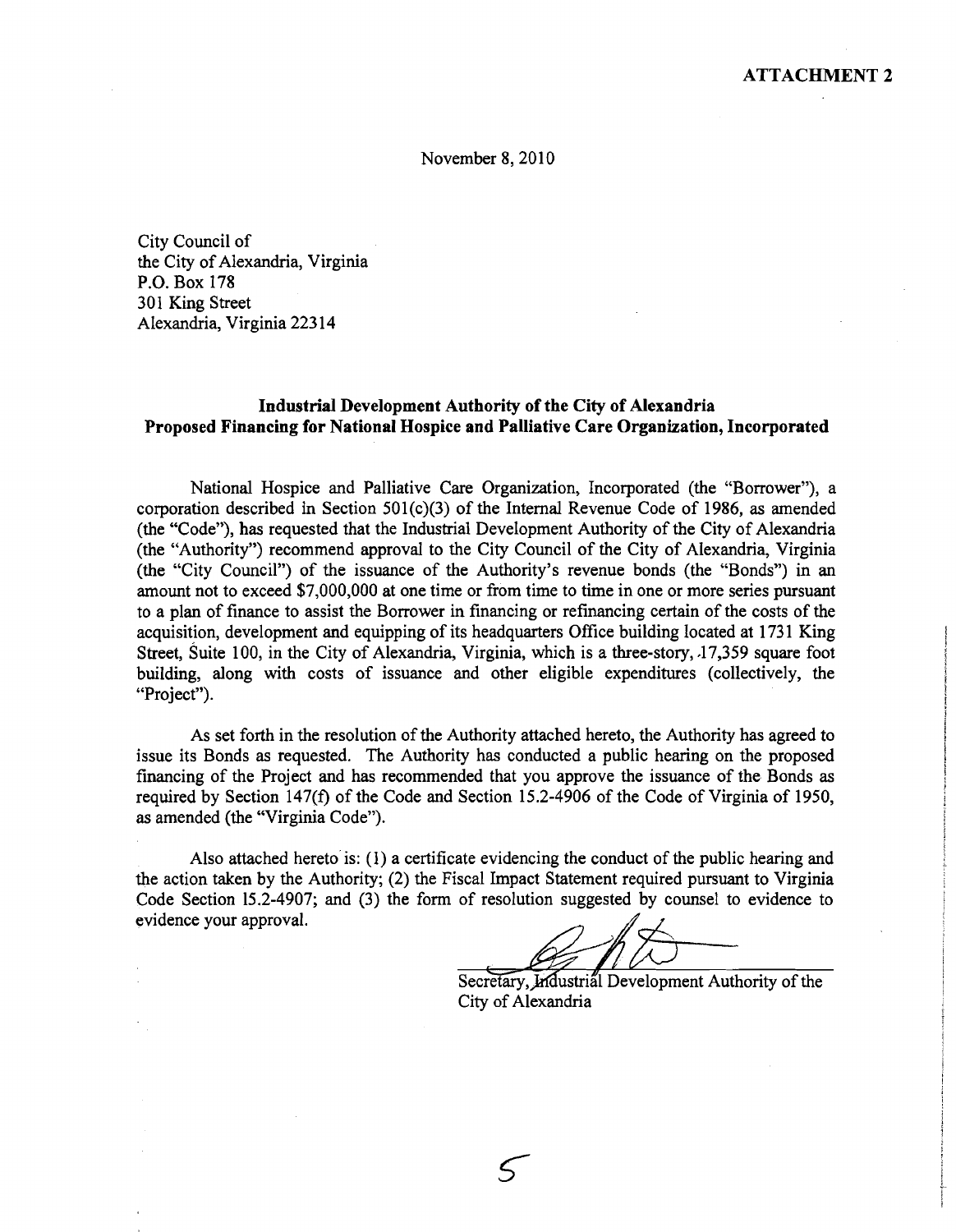#### CERTIFICATE

The undersigned Secretary of the Industrial Development Authority of the City of Alexandria (the "Authority") certifies as follows:

1. A meeting of the Authority was duly called and held on November 8,2010 at 5:00 p.m. at the offices of The Alexandria Economic Development Partnership, Inc. at 1729 King Street, Suite 410, Alexandria, Virginia, pursuant to proper notice given to each Director of the Authority before such meeting. The meeting was open to the public. The time of the meeting and the place at which the meeting was held provided a reasonable opportunity for persons of differing views to appear and be heard.

2. The Chairman announced the commencement of a public hearing on the application of National Hospice and Palliative Care Organization, Incorporated and that a notice of the hearing was published once a week for two successive weeks in a newspaper having general circulation in the City of Alexandria, Virginia (the "Notice"), with the second publication appearing not less than seven days nor more than twenty-one days prior to the hearing date. A copy of the Notice has been filed with the minutes of the Authority and is attached as Exhibit A.

**3.** A summary of the statements made at the public hearing is attached as Exhibit B.

4. Attached as Exhibit C is a true, correct and complete copy of a resolution (the "Resolution") adopted at such meeting of the Authority by a majority of the Directors present at such meeting. The Resolution constitutes all formal action taken by the Authority at such meeting relating to matters referred to in the Resolution. The Resolution has not been repealed, revoked, rescinded or amended and is in full force and effect on this date.

WITNESS my hand and the seal of the Authority, this 8th day of November, 2010.

6

( Secretary, Industrial'Development Authority of the City of Alexandria

[SEAL]

Exhibits: A - Copy of Certified Notice **3** - Summary of Statements C - Inducement Resolution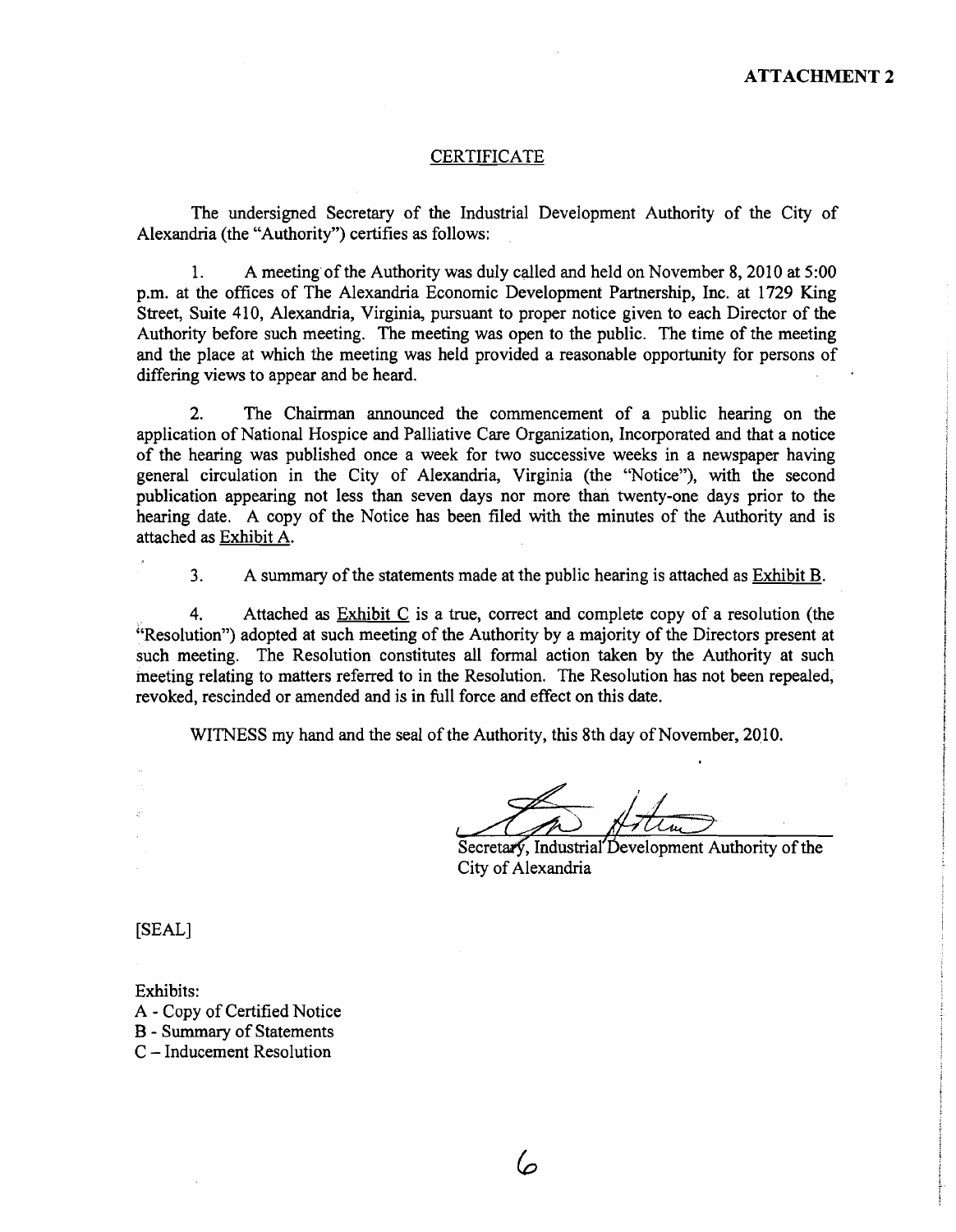ន្ត

**DEOSED** 

in or

 $\Omega$ 

<u>इं</u> हे डूं

g ٥

ã

revenue

nue bonds<br>1 credit of 1<br>1 credit of 1 eserves

ãã å

requested by the<br>Commonwealth of

BACTOWE

죌 쿦  $\frac{1}{2}$ bonds.

manco

ខ្≦្គី

ă

និង ក្នុង គួន គួ

Ĕ lute a debt<br>Iexandria. V<br>1 of Virginia 들

홎

the faith and credit of<br>neither the faith and c<br>al subdivision thereof

g

ed to the or adjourned ã

payment of such

ξā

g which may be of the state of the state of the state of the state of the state of the state of the state of the state of the state of the state of the state of the state of the state of the state of the state of the state

g

be held at 5:00 o'clock<br>November 8, 2010, be

ਮੁੱਖ p.m.<br>before

ន្ត ទី ទី<br>ឆ្នាំ ទី

읧

õ 

₹



#### **PROOF OF PUBLICATION**

I, Alicia Willis, of The Washington Examiner, (Virginia Edition) a newspaper in the area of Virginia, published in the English language and located in the Virginia area, and entered in a newspaper of record according to the Laws and Regulations of the United States of America for 52 successive Weeks or more prior to the issue of November **1, 2010**  notice of:

#### **National Hospice and Palliative Care Organization**

#### **for McGuire Woods LLP**

Attached hereto has been published on October 25  $\&$  November 1, 2010.



Ad Number: **701** 896 End Date: November 1, 2010 **Run** Date: Oct **25** & November **1,2010 National Hospice and Palliative Care Organization McGuire Woods LLp** 

**a~wosla ION oa Retain For Your Records luamnaoa ~"03 lu!'!JJO** 

**1015 15' Street, NW, Suite 500, Washington, DC20005 6850 Versar Center Drive 3dFloor, Springfield, VA 22151 703.738.0657 phone 703.738.0776 fax** 

Lustrial Development Authority<br>of the City of Alexandria October 25, November 1, 2010 701896

 $rac{4}{5}$ 

**Butun** 



 $\overline{7}$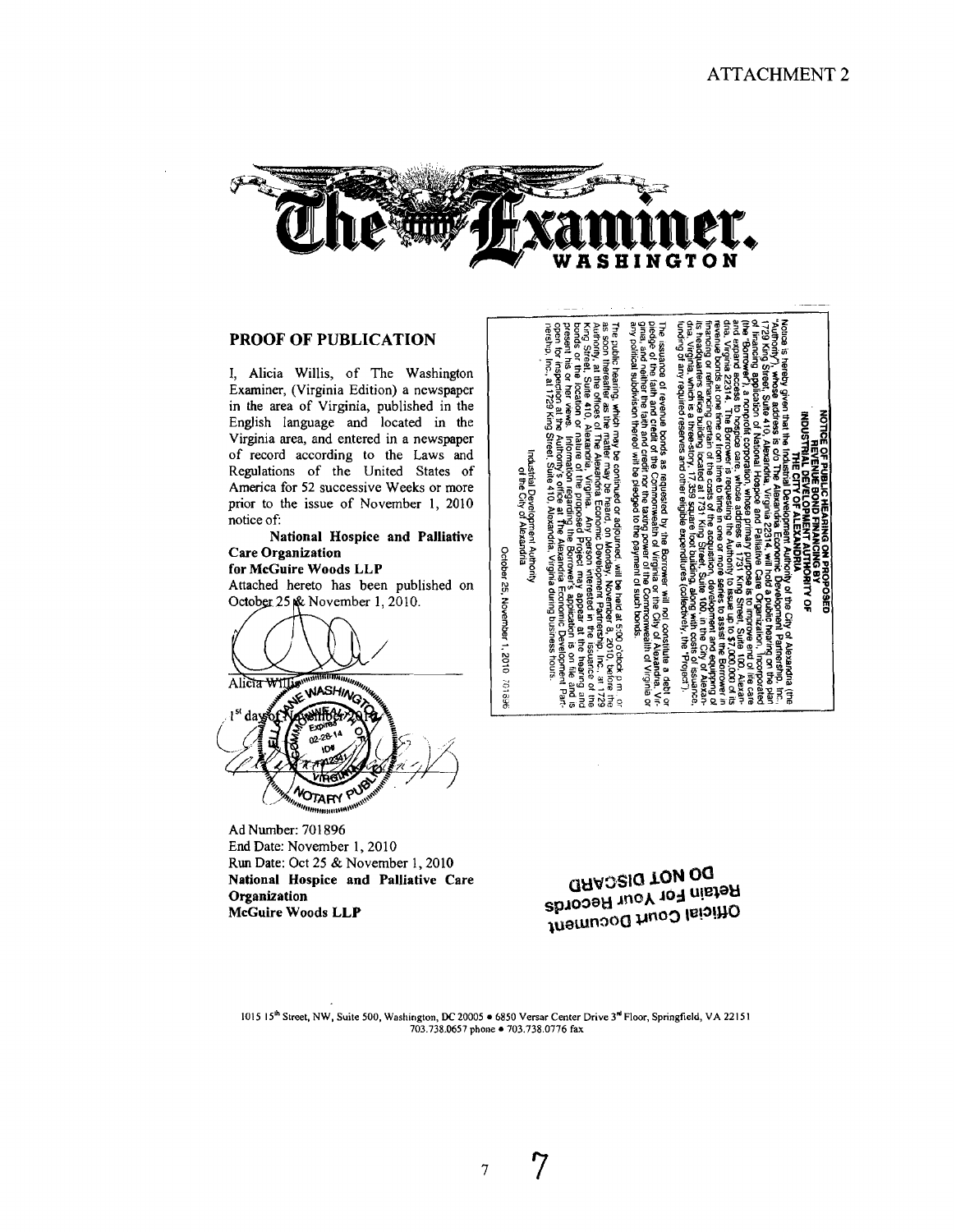#### **NOTICE OF PUBLIC HEARING ON PROPOSED REVENUE BOND FINANCING BY INDUSTRIAL DEVELOPMENT AUTHORITY OF THE CITY OF ALEXANDRIA**

Notice is hereby given that the Industrial Development Authority of the City of Alexandria (the "Authority"), whose address is c/o The Alexandria Economic Development Partnership, Inc., 1729 King Street, Suite 410, Alexandria, Virginia 22314, will hold a public hearing on the plan of financing application of National Hospice and Palliative Care Organization, Incorporated (the "Borrower"), a nonprofit corporation, whose primary purpose is to improve end of life care and expand access to hospice care, whose address is 1731 King Street, Suite 100, Alexandria, Virginia 223 14. The Borrower is requesting the Authority to issue up to \$7,000,000 of its revenue bonds at one time or fiom time to time in one or more series to assist the Borrower in financing 'or refinancing certain of the costs of the acquisition, development and equipping of its headquarters office building located at 1731 King Street, Suite 100, in the City of Alexandria, Virginia, which is a three-story, 17,359 square foot building, along with costs of issuance, funding of any required reserves and other eligible expenditures (collectively, the "Project").

The issuance of revenue bonds as requested by the Borrower will not constitute a debt or pledge of the faith and credit of the Commonwealth of Virginia or the City of Alexandria, Virginia, and neither the faith and credit nor the taxing power of the Commonwealth of Virginia or any political subdivision thereof will be pledged to the payment of such bonds.

The public hearing, which may be continued or adjourned, will be held at 5:00 o'clock p.m., or as soon thereafter as the matter may be heard, on Monday, November 8,20 10, before the Authority, at the offices of The Alexandria Economic Development Partnership, Inc., at 1729 King Street, Suite 410, Alexandria, Virginia. Any person interested in the issuance of the bonds or the location or nature of the proposed Project may appear at the hearing and present his or her views. Information regarding the Borrower's application is on file and is open for inspection at the Authority's office at The Alexandria Economic Development Partnership, Inc., at 1729 King Street, Suite 410; Alexandria, Virginia during business hours.

> Industrial Development Authority of the City of Alexandria

> > $\varsigma$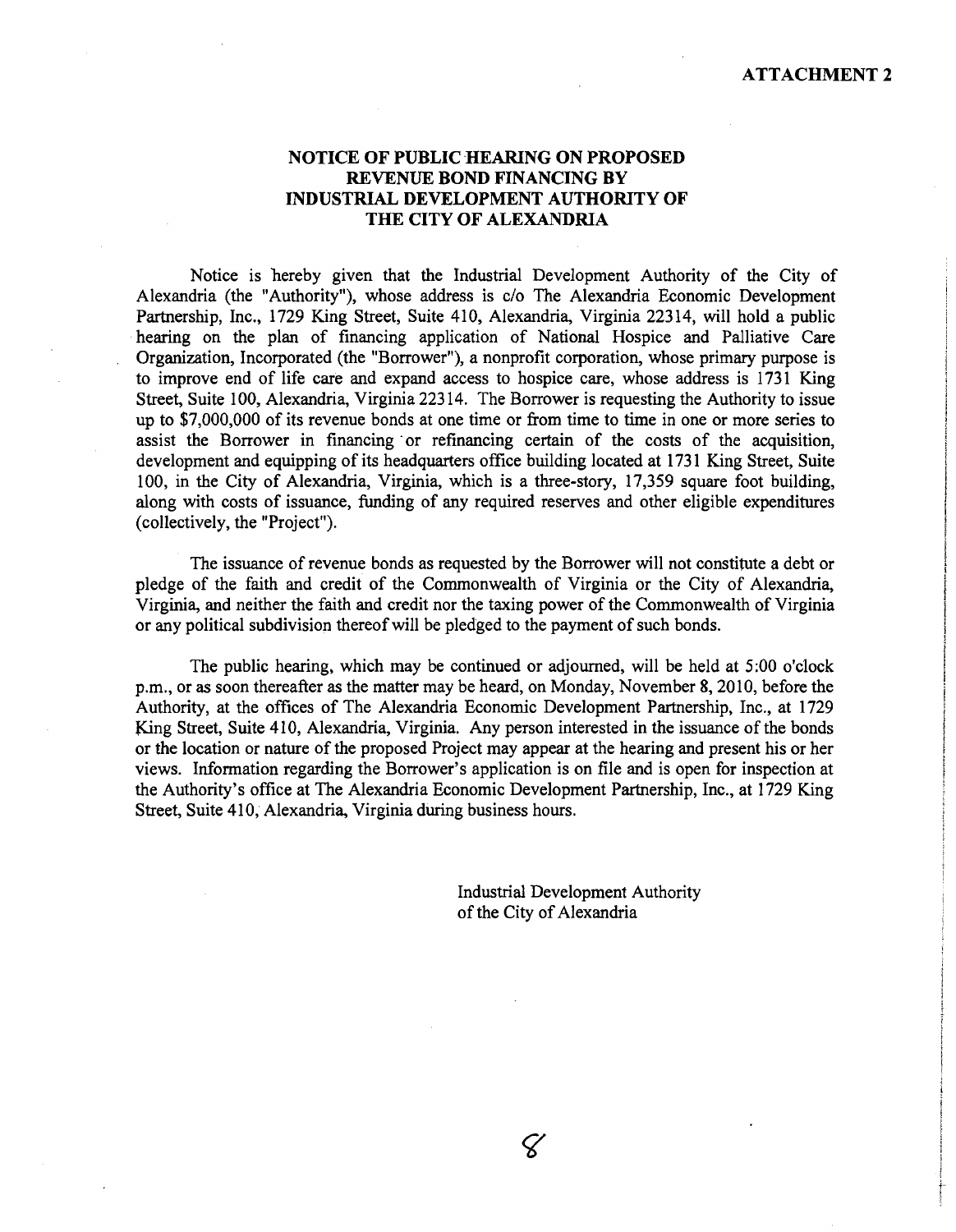## EXHIBIT B TO CERTIFICATE

Summary of Statements

Representatives of National Hospice and Palliative Care Organization, Incorporated and McGuireWoods LLP, bond counsel, appeared before the Authority to explain the proposed plan of financing. No one appeared in opposition to the proposed bond issue.

 $\frac{1}{\lambda^2}$ 

 $\boldsymbol{8}$ 

 $\mathcal{G}$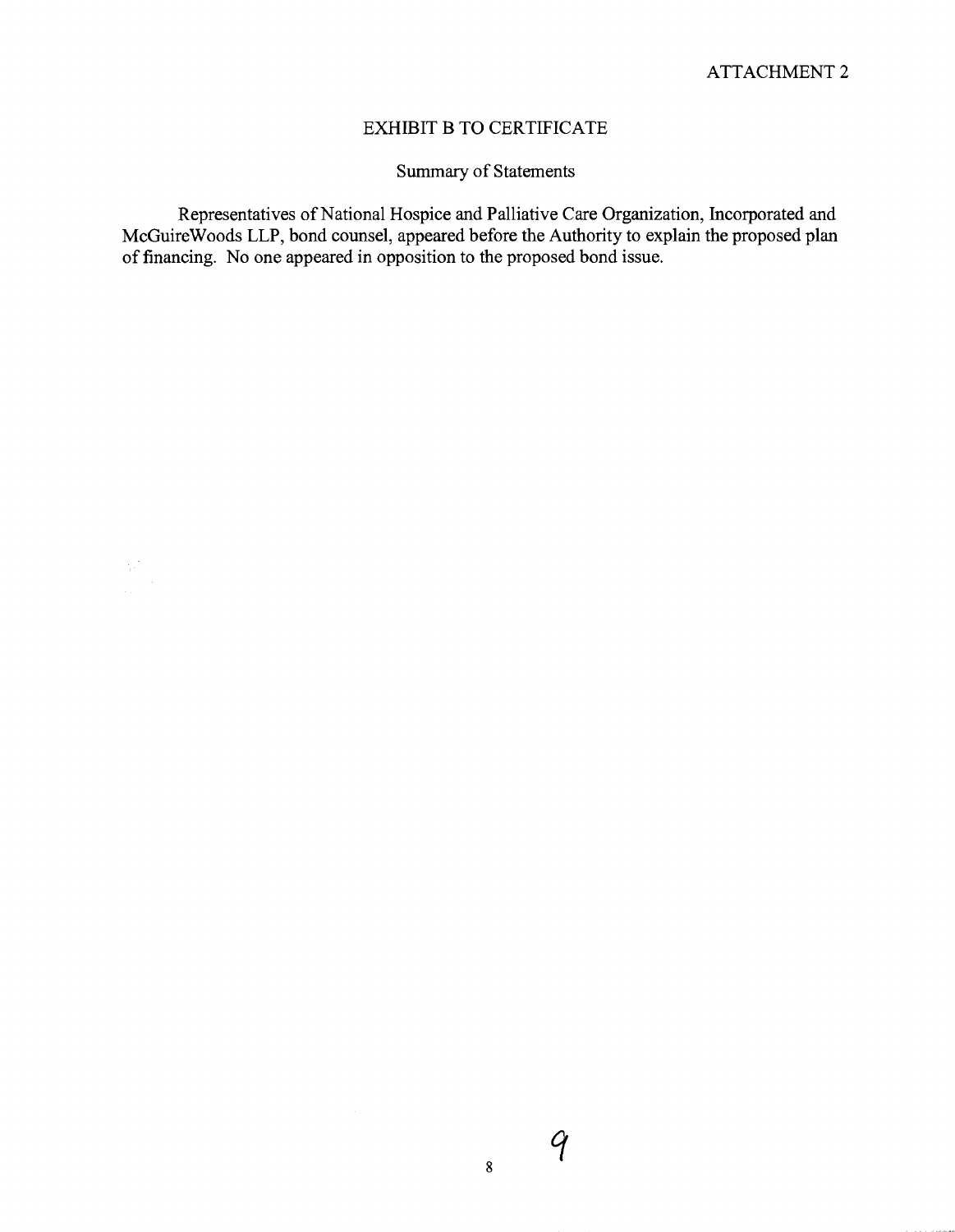### **ATTACHMENT 3**

## **FISCAL IMPACT STATEMENT**  FOR PROPOSED INDUSTRIAL DEVELOPMENT REVENUE BOND FINANCING

# Date: November 8, 2010

To the City Council of the City of Alexandria, Virginia

|                                  | National Hospice and Palliative Care Organization, Incorporated<br>Applicant:<br>Facility:<br>1731 King Street, Suite 100, Alexandria, Virginia 22314 |                                                                                                                               |             |
|----------------------------------|-------------------------------------------------------------------------------------------------------------------------------------------------------|-------------------------------------------------------------------------------------------------------------------------------|-------------|
| 1.                               |                                                                                                                                                       | Maximum amount of financing sought.                                                                                           | \$7,000,000 |
| 2.                               |                                                                                                                                                       | Estimated taxable value of the facility's real property to be<br>constructed in the municipality.                             | \$ N/A      |
| 3.                               |                                                                                                                                                       | Estimated real property tax per year using present tax rates.                                                                 | \$40,500    |
| 4.                               |                                                                                                                                                       | Estimated personal property tax per year using present tax<br>rates.                                                          | \$20,500    |
| 5.<br>$\frac{\gamma}{\lambda}$ . |                                                                                                                                                       | Estimated merchants' capital tax per year using present tax<br>rates.                                                         | S N/A       |
| 6.<br>Þ                          |                                                                                                                                                       | (a) Estimated dollar value per year of goods that will be<br>purchased from Virginia companies within the locality.           | \$2,500,000 |
|                                  |                                                                                                                                                       | (b) Estimated dollar value per year of goods that will be<br>purchased from non-Virginia companies within the<br>locality.    | \$500,000   |
|                                  |                                                                                                                                                       | (c) Estimated dollar value per year of services that will be<br>purchased from Virginia companies within the locality.        | \$3,000,000 |
|                                  |                                                                                                                                                       | (d) Estimated dollar value per year of services that will be<br>purchased from non-Virginia companies within the<br>locality. | \$500,000   |
| 7.                               |                                                                                                                                                       | Estimated number of regular employees on year round<br>basis.                                                                 | 60          |
| 8.                               |                                                                                                                                                       | Average annual salary per employee.                                                                                           | \$70,729    |

Vice Chairman, Industrial Development Authority<br>of the City of Alexandria

 $10<sub>1</sub>$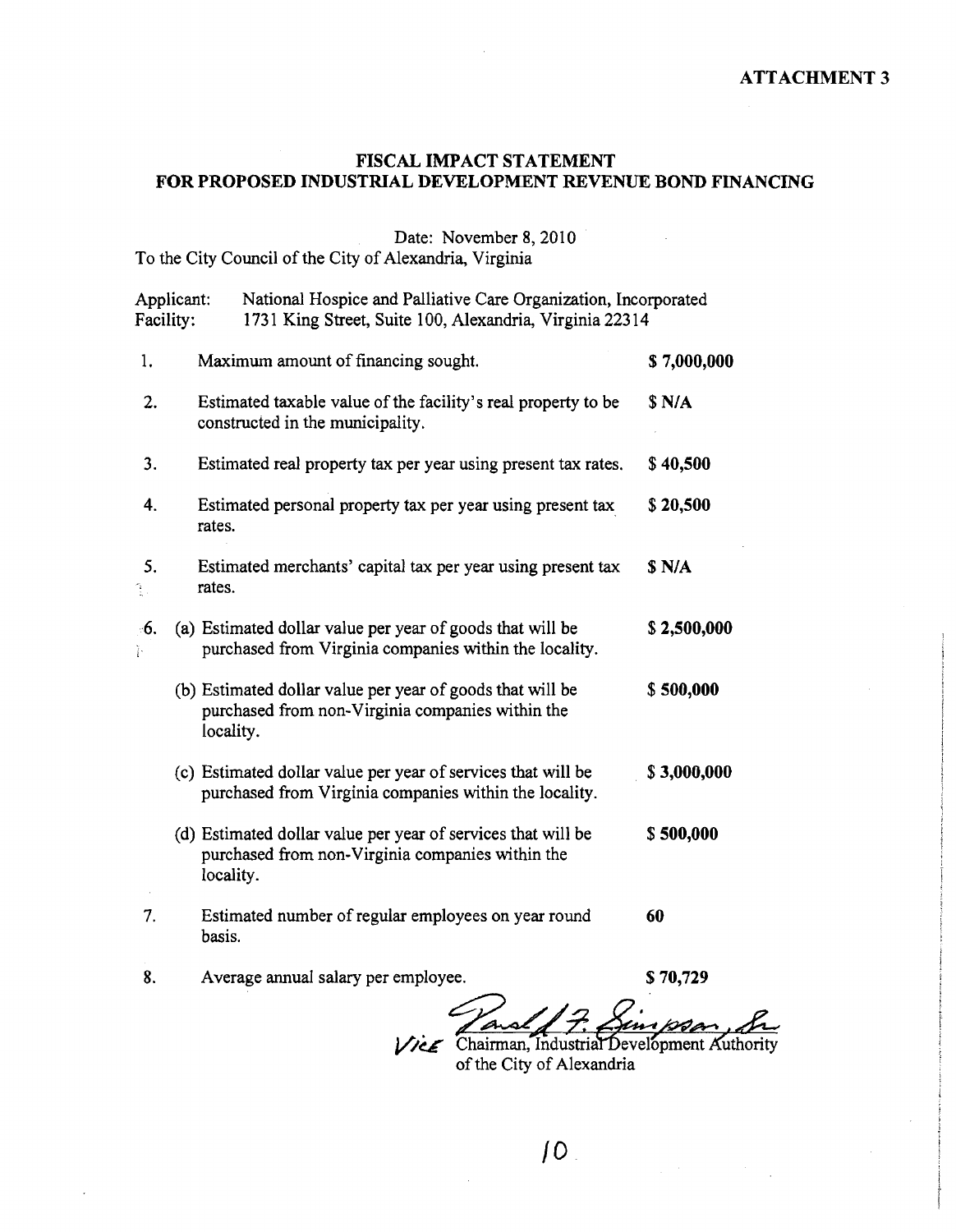**ATTACHMENT 4** 

### **RESOLUTION OF THE INDUSTRIAL DEVELOPMENT AUTHORITY OF THE CITY OF ALEXANDRIA**  AUTHORIZING THE ISSUANCE OF UP TO \$7,000,000 REVENUE BONDS FOR THE **BENEFIT OF NATIONAL HOSPICE AND PALLIATIVE CARE ORGANIZATION, INCORPORATED**

**WHEREAS,** the Industrial Development Authority of the City of Alexandria, a political subdivision of the Commonwealth of Virginia (the "Authority"), is empowered by the Industrial Development and Revenue Bond Act, Chapter 49, Title 15.2, Code of Virginia of 1950, as amended (the "Act"), to issue its revenue bonds for the purpose of inducing nonprofit enterprises to locate or remain in Virginia and to promote the commerce, safety, health, welfare, convenience or prosperity of citizens of the Commonwealth of Virginia;

**WHEREAS,** the Authority has received a request from National Hospice and Palliative Care Organization, Incorporated (the "Borrower"), a corporation which is described in Section 501(c)(3) of the Internal Revenue Code of 1986, as amended (the "Code"), requesting that the Authority issue its revenue bonds at one time or from time to time in one or more series pursuant to a plan of finance to assist the Borrower in financing or refinancing certain of the costs of the acquisition, development and equipping of its headquarters office building located at 1731 King Street, Suite 100, in the City of Alexandria, Virginia, which is a three-story, 17,359 square foot building, along with costs of issuance and other eligible expenditures (collectively, the "Project":

**WHEREAS,** such assistance will induce the Borrower to remain in Virginia and benefit  $\phi$  the inhabitants of the City of Alexandria, Virginia and the Commonwealth of Virginia, through the promotion of their safety, health, welfare, convenience or prosperity;

! **WHEREAS,** preliminary plans for the Project have been described to the Authority and a public hearing has been held as required by Section 147(f) of the Code and Section 15.2-4906 of the Act;

**WHEREAS,** the Borrower has represented that the estimated cost of the Project and all expenses of issue will require one or more issues of revenue bonds in the aggregate principal amount not to exceed \$7,000,000; and

**WHEREAS,** the issuance of revenue bonds as requested by the Borrower will not constitute a debt or pledge of the faith and credit of the Commonwealth of Virginia or the City of Alexandria, Virginia, and neither the faith and credit nor the taxing power of the Commonwealth of virginia or any political subdivision thereof will be pledged to the payment of such bonds.

#### **NOW, THEREFORE, BE IT RESOLVED BY THE INDUSTRIAL DEVELOPMENT AUTHORITY OF THE CITY OF ALEXANDRIA:**

1. It is hereby found and determined that the financing and refinancing of the Project will be in the public interest and will promote the commerce, safety, health, welfare, convenience or prosperity of the Commonwealth of Virginia, the City of Alexandria, Virginia and their citizens.

 $\overline{1}$ 

 $\mu$  . Ŵ.

 $\hat{C}^{(1)}_A$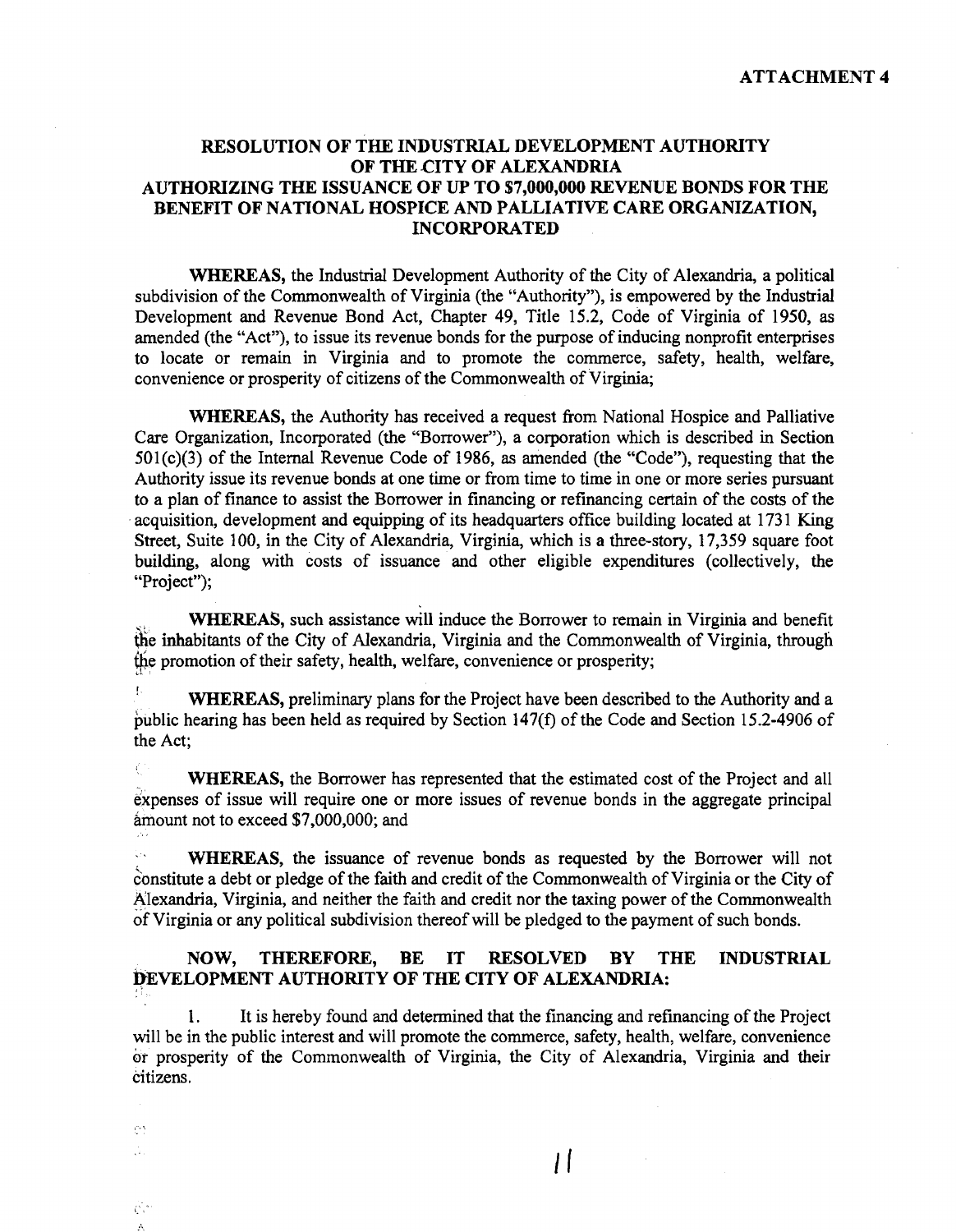2. To induce the Borrower to remain in the Commonwealth of Virginia, and particularly in the City of Alexandria, Virginia, the Authority hereby agrees to assist the Borrower in financing and refinancing the Project by undertaking the issuance of its revenue bonds in an amount not to exceed \$7,000,000 at one time or from time to time in one or more series upon terms and conditions mutually agreeable to the Authority and the Borrower. The bonds will be issued pursuant to documents satisfactory to the Authority.

**3.** At the request of the Borrower, the Authority approves McGuireWoods LLP, McLean, Virginia, as Bond Counsel in connection with the issuance of the bonds.

**4.** All fees, costs and expenses in connection with the Project, including the Authority's administrative fees and the fees, costs and expenses of Bond Counsel' and Authority Counsel, shall be paid by the Borrower or, to the extent permitted by applicable law, from the proceeds of the bonds. If for any reason such bonds are not issued, it is understood that all such costs and expenses shall be paid by the Borrower and that the Authority shall have no responsibility therefor.

**5.** The Authority recommends that the City Council of the City of Alexandria, Virginia approve the issuance of the bonds.

*6.* No bonds may be issued pursuant to this resolution until such time as the issuance of the bonds has been approved by the City Council of the City of Alexandria, Virginia.

7. The approval of the issuance of the bonds does not constitute an endorsement to a prospective purchaser of the bonds of the creditworthiness of the Project or the Borrower. The issuance of revenue bonds as requested by the Borrower will not constitute a debt or pledge of the faith and credit of the Commonwealth of Virginia or the City of Alexandria, Virginia and neither the faith and credit nor the taxing power of the Commonwealth of Virginia or any political subdivision of the Commonwealth of Virginia will be pledged to the payment of such bonds. Neither the City of Alexandria, Virginia nor the Authority shall be obligated to pay the bonds or the interest thereon or other costs incident thereto except from revenues and money pledged therefor.

**7.** This resolution shall take effect immediately upon its adoption.

\, ADOPTED:  $N_{0,k}$   $\mathscr{S}_{,2010}$ 

 $\mathcal{F}^{\mathcal{A}}$ 

 $\overline{2}$ 

 $12$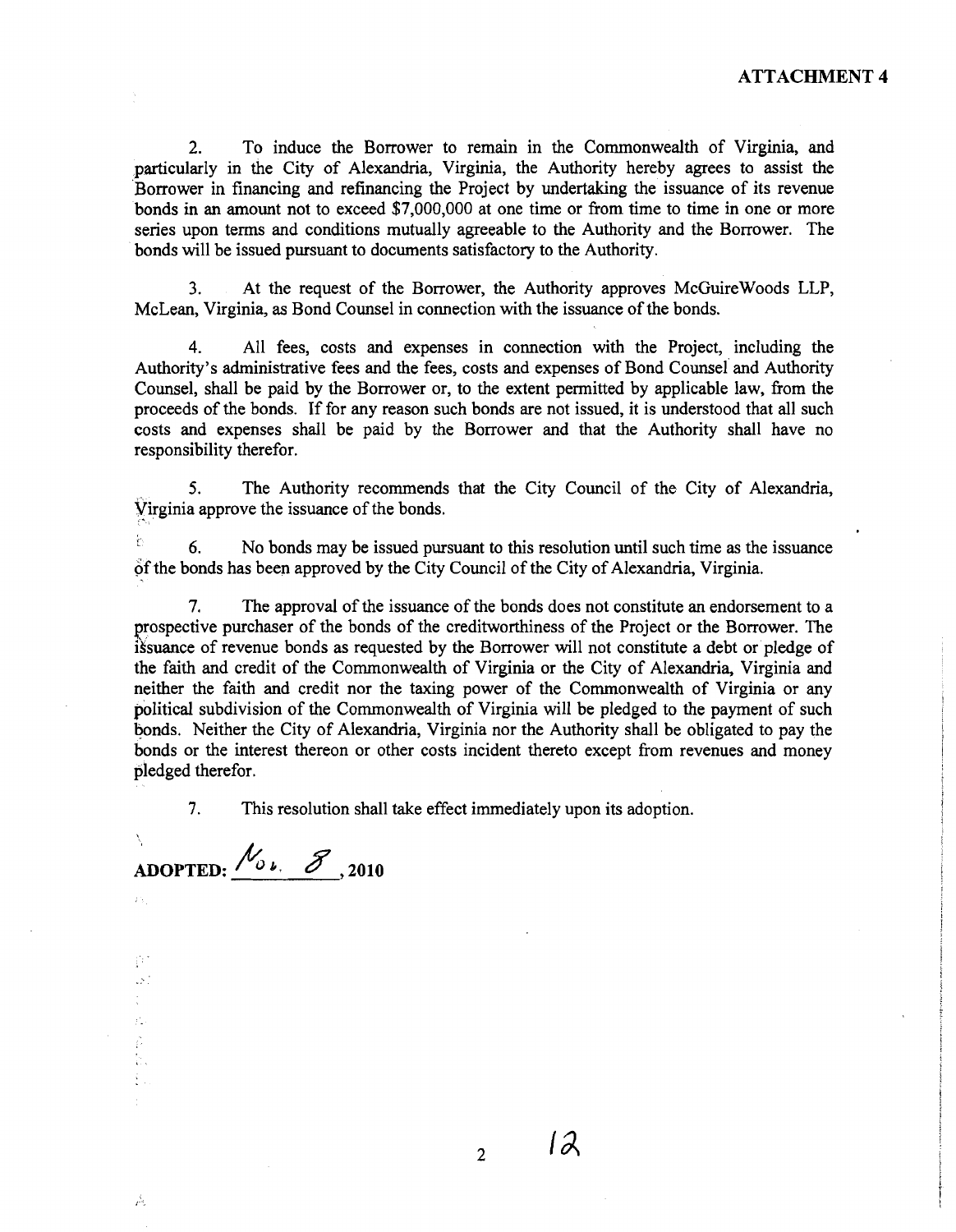#### **CERTIFICATE**

The undersigned Secretary of the Industrial Development Authority of the City of Alexandria (the "Authority") certifies that the foregoing is a true, correct and complete copy of a esolution adopted by a majority of the Directors of the Authority present and voting at a meeting duly called and held on 2010, in accordance with law, and that such resolution has not been repealed, revoked, rescinded or amended but is in full force and effect on this date.

WITNESS the following signature and seal of the Authority, this  $\frac{\partial^2 f}{\partial y \partial x}$  day of  $\frac{\partial^2 f}{\partial y \partial y}$ . 2010.

Secretary of the Industrial Development Authority of the City of Alexandria

[SEAL]  $\mathbf{d}_k$  $\tilde{\Omega}^{(1)}$ 

 $2:$ 

ήķ.

 $13$